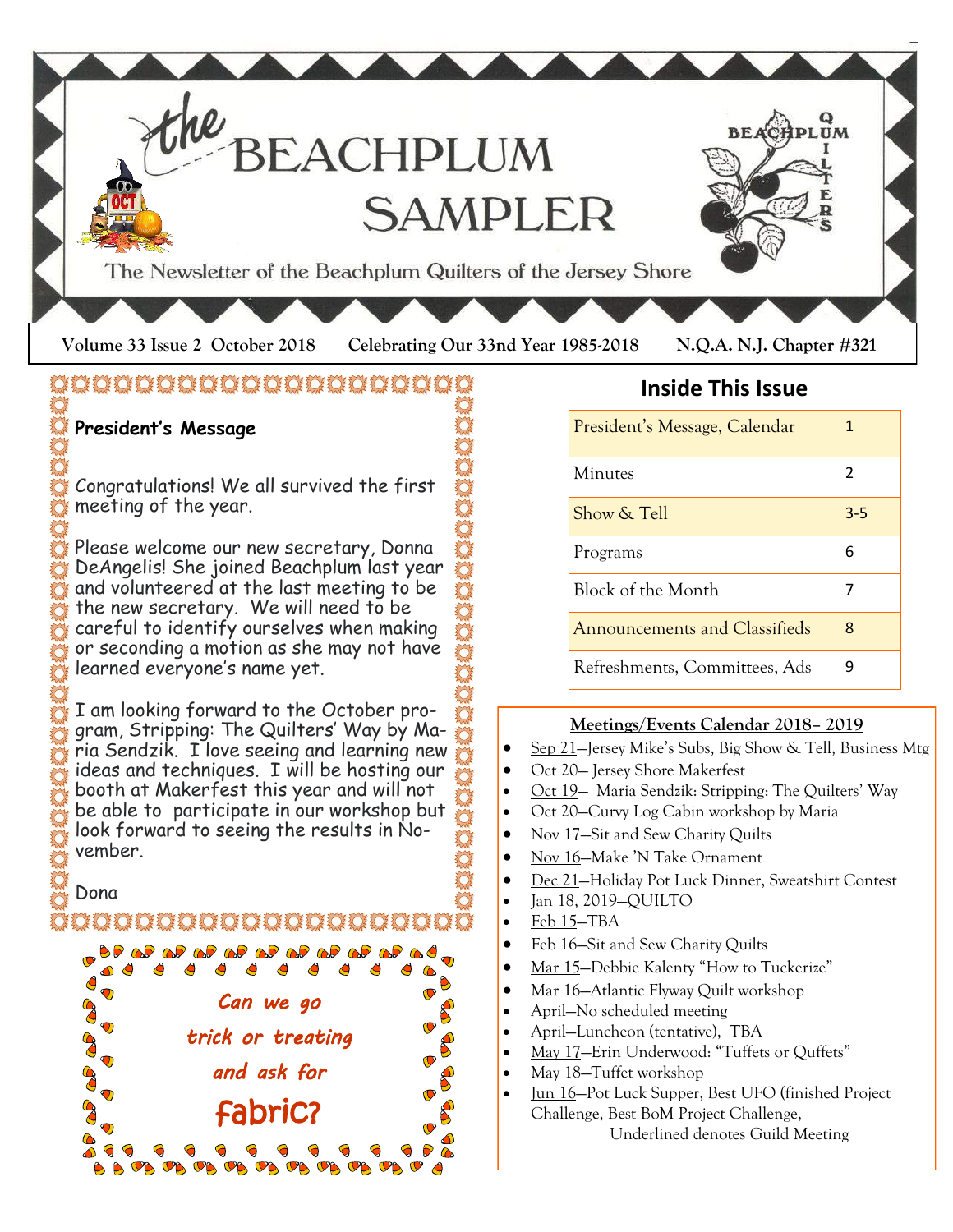### **Minutes of September 21, 2018 Meeting**

President Dona Spencer opened the meeting at 6:30 pm by welcoming all back from summer vacations.

**Visitors present**: Joan, Karen, Chris, Elizabeth, Liz

Dona is looking to fill Secretary spot for the year.

**Treasurer Report:** Debbie P.—BBF \$15165.81 Receipts 3174.22 **Expenses** Balance\$ 16192.95

**Minutes:** Were approved with correction of Barbara E. taking Jeanette M. place in Charity Quilts section. Motion by Janet P, second by Jean C. Motion carried.

**Budget for 2018-19**: to be discussed and voted at our next meeting in October. Will come as a separate email to the membership.

**By-Laws:** President Dona appointed three members to serve on By-Laws review committee. They are Ellen H., Kathleen C. and Jackie P.

**Bereavement notifications**: Emails will be sent on death of members' immediate family. Past practice was only for a member's spouse. Motion by Mary P, second by Barbara L. Motion carried.

**Audit:** Audit was performed by Paula P and Debbie P. No discrepancies were found.

**Block of Month** (Marcia G and Dixie M)- Explained how it will work this year. Joanne M won tonight's 24 blocks.

**Charity Quilts** (Pat T): Has labels when you complete your project. Please get them prior to completion. Suggestions for recipient organizations were: Oceans of Love, Catholic Charities, Birth Rite, Open Door Pregnancy Center, House of Hope. Motion made by Kristin A and seconded by Cathy M that the chairs contact the organizations and use their discretion when donating quilts. Motion carried.

**Fund Raising** (Marlene S): In lieu of Beachplum Festival, a total of \$43 was raised by our own members.

**Newsletter** (Marcia G): Articles due by October 4 (and generally the 4th of the month). Newsletter is usually posted on our website one week prior to the meeting.

**Membership** (Jackie P): Welcomed new members. Directory will be ready for the October meeting. Send dues no later than October 1 to her.

**Programs** (Laurie S): October 20 at 10 am at Presbyterian Church is "Curvy Log Cabins" Workshop. Doors open at 9:30 am

Other workshops are March 16- Atlantic Flyaway and May 18 is Tuffets/Quffets. She is also looking for workers for the Jersey Shore Makerfest on October 20<sup>th</sup>. Dona S and Pat L volunteered. Holiday sweatshirt (vest for Richard) directions are on website.

From last year- perfect attendance winner was Barbara L UFO challenge- rules are on the website and in newsletter.

**Door Prizes** (Diane): Winners were Nancy L, Rita R and ?

**Show and Tell**: Many beautiful quilts were completed over the summer.

Meeting closed at 8:05 pm.

Erma Hoover Secretary pro-tem **Note:** Request from Richard: needed ¾ yd of "gold" batik.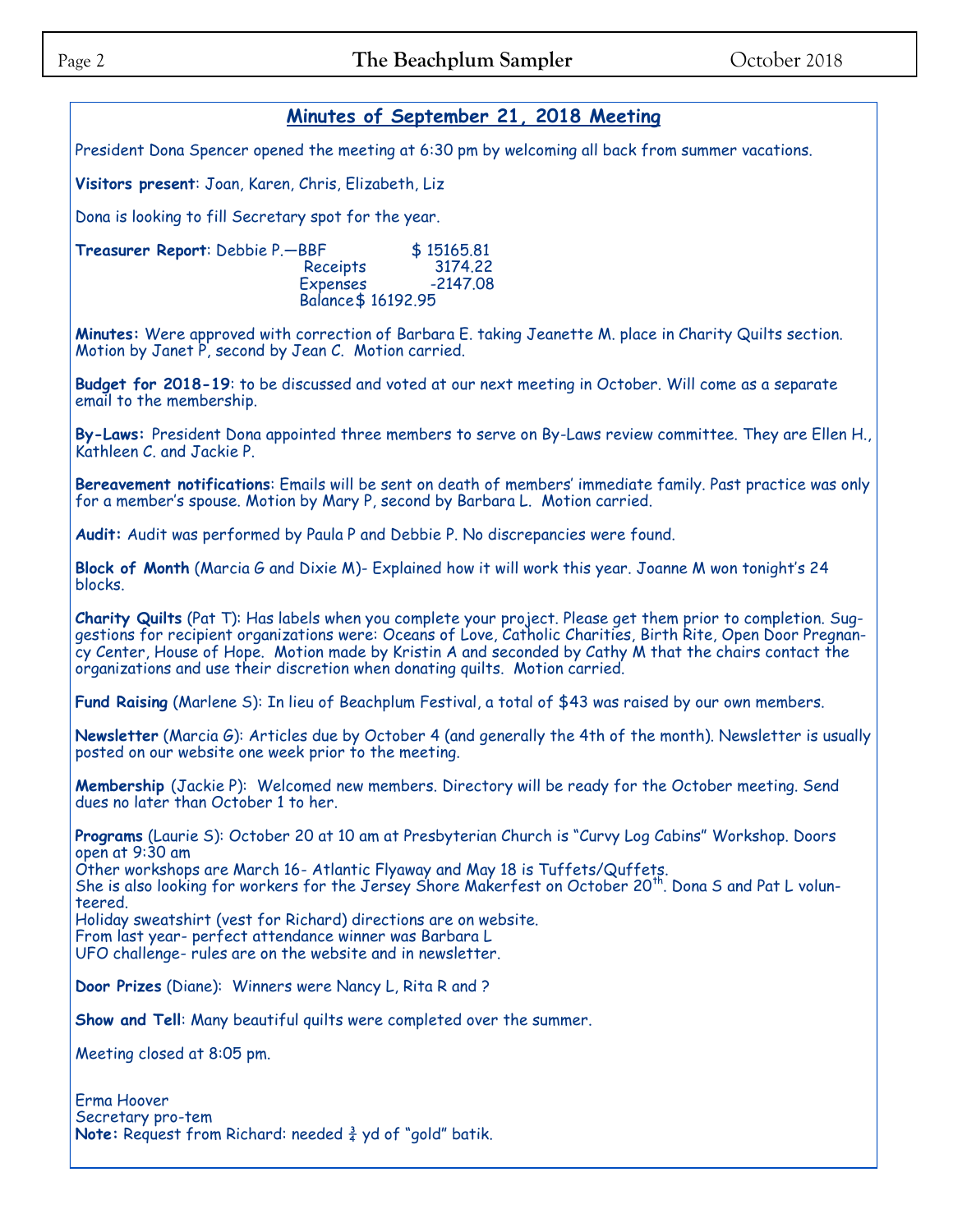### Page 3 **The Beachplum Sampler** October 2018

## Show & Tell September 2018

- Kristin A—Wall hanging, windmill quilt
- Dona S-Mob watermelon
- Janet P—Charity quilt
- Mary Lou G-Unwind quilt
- Sophie K—Two charity quilts
- Marcia G-Charity quilts
- Joyce W—Charity quilt, small quilt auction
- Chris L –Baby quilts
- Cathy S-Two charity quilts
- Pam Q-Two wall hangings
- Pat McC-Charity quilt
- Debbie P—Two charity quilts
- Connie S—Charity quilt
- Barbara L—Two charity quilts, table topper
- Jackie P—Charity quilt
- Dixie M—Children's quilt—space monsters
- Mary Lou GB—Pillow, tablecover, mug rugs
- Richard L—Trip Around the World, Log Cabin

Kristin John John Janet Janet Mary Lou



Marcia Joyce







Cathy







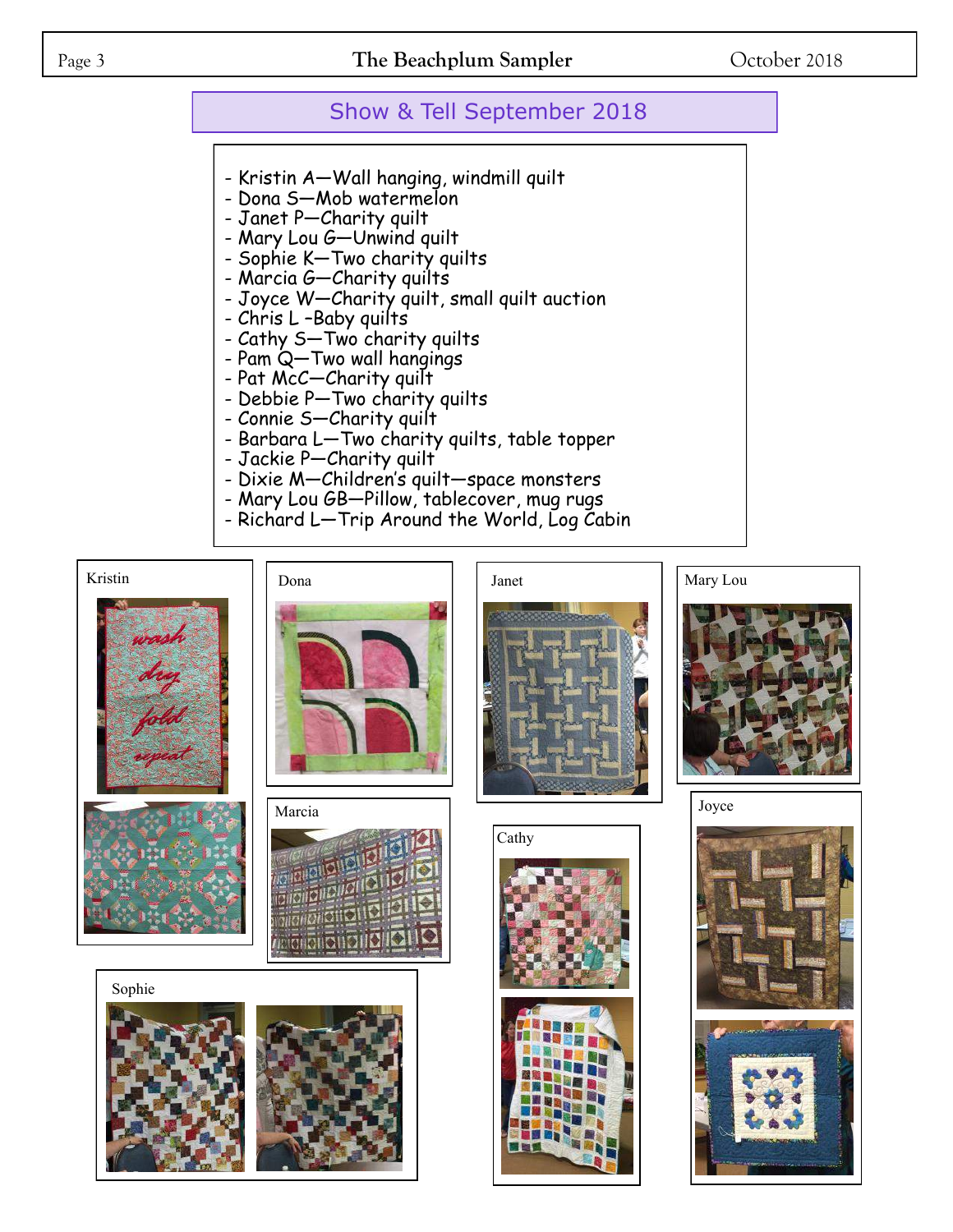# Show & Tell September 2018 (cont)









### Request from the newsletter editor:

Please be a bit more descriptive when listing your Show & Tell creations on the sheet so I can more easily associate names with quilts. For example, indicate number of quilts, maybe something about color/style (e.g., star, checkered) and anything that likely distinguishes it from the others. I have a pretty hard time matching them up.





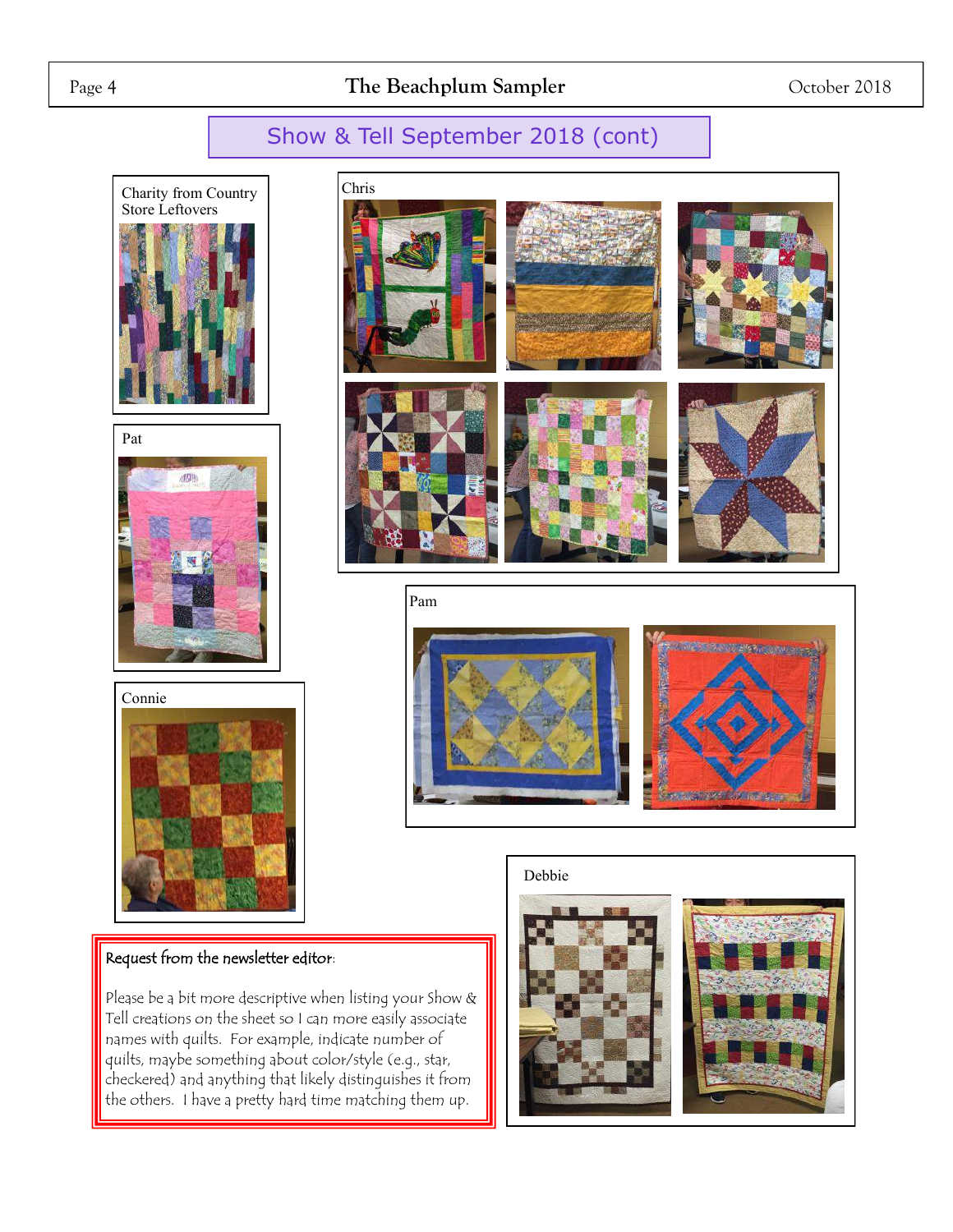# Show & Tell September 2018 (cont)

Barbara



















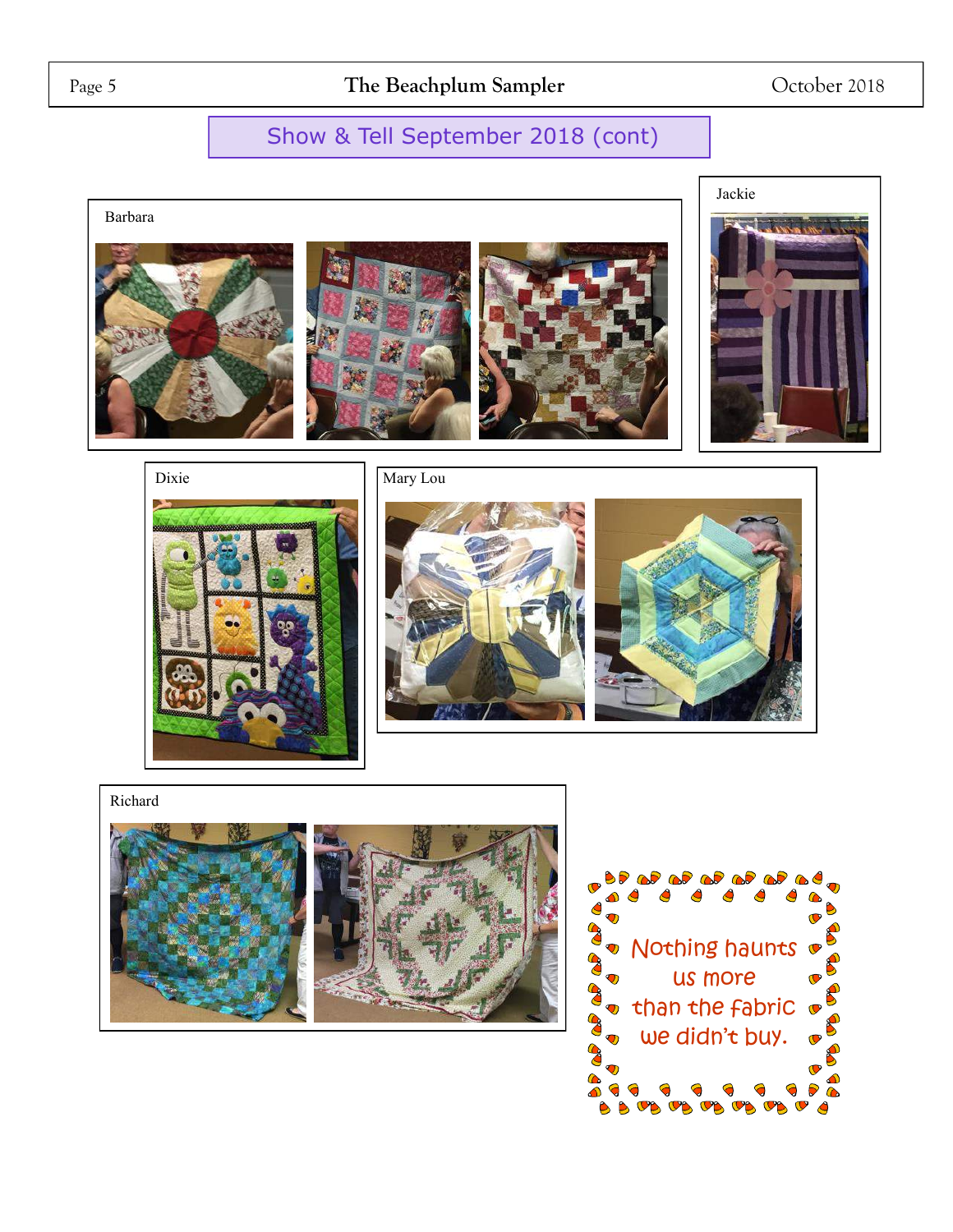# *Programs 2018-19*

All Programs subject to change due to weather Info: Laurie S. lvschnitzer@comcast.net

Underlined dates denote a Guild Meeting

Meeting Dates:  $3<sup>rd</sup>$  Friday of the month September - June

Doors open at 6 PM Meeting starts @ 6:30 Pm, Presbyterian Church of Toms River

Oct 20 - Jersey Shore Makerfest at Pine Belt Arena, HSN, TR, NJ, 10am-4pm

Oct 19 – Maria Sendzik, Lecture & Workshop "Stripping: The Quilters' Way""

Oct 20 – "Rainbow Swirls Curvy Log Cabin" Workshop. 9:30 am doors open, workshop 10am – 4pm at T.R. Presbyterian Church

Nov 16 – Make-N-Take Holiday Hanging Ornament

Nov 17 - 10am -4pm Sit n Sew Charity Quilts

Dec 21 - Holiday Pot Luck Dinner, Holiday Sweatshirt Contest (The September newsletter included a pattern)

Jan 18, 2019 – QUILTO -Fast paced game for quilters. Must bring fat quarter to play

Feb 15 – TBA

Feb 16 – Sit N Sew Charity Quilts 10am – 4pm

Mar 15 – Debbie Kalenty Lecture & Workshop "How To Tuckerize" Mar 16 – Atlantic Flyway Quilt Workshop

Apr 19 – Good Friday no meeting Tentative – April Luncheon -TBA

May 17 - Erin Underwood Lecture & Workshop "Tuffets or Quffets" May 18 – Tuffet Workshop 9:30 am doors open, workshop 10am – 4pm

June 21 – Pot Luck End of Year Supper, Best UFO (finished) Project Challenge

Best Finished Block of the Month Project Challenge







Make-N-Take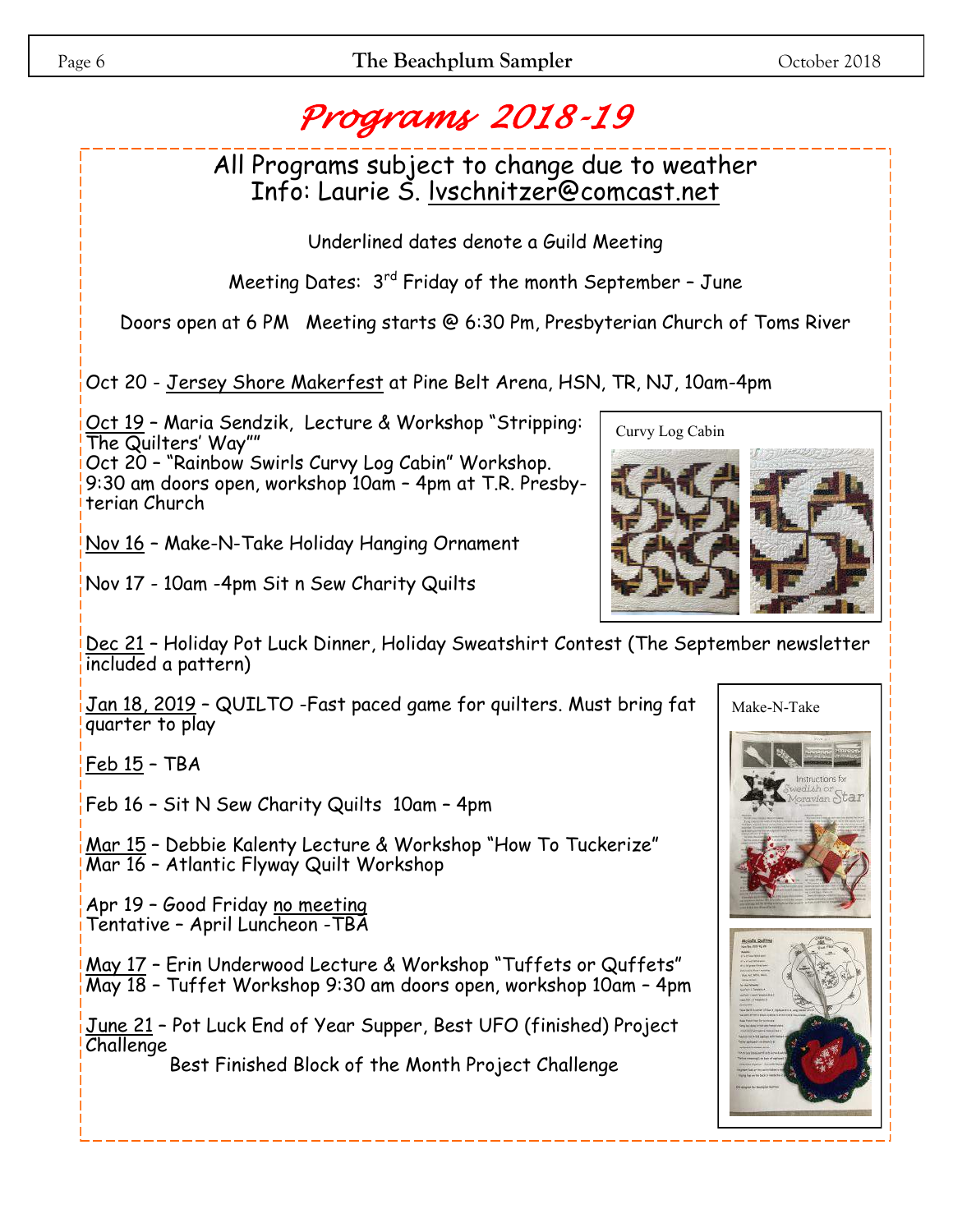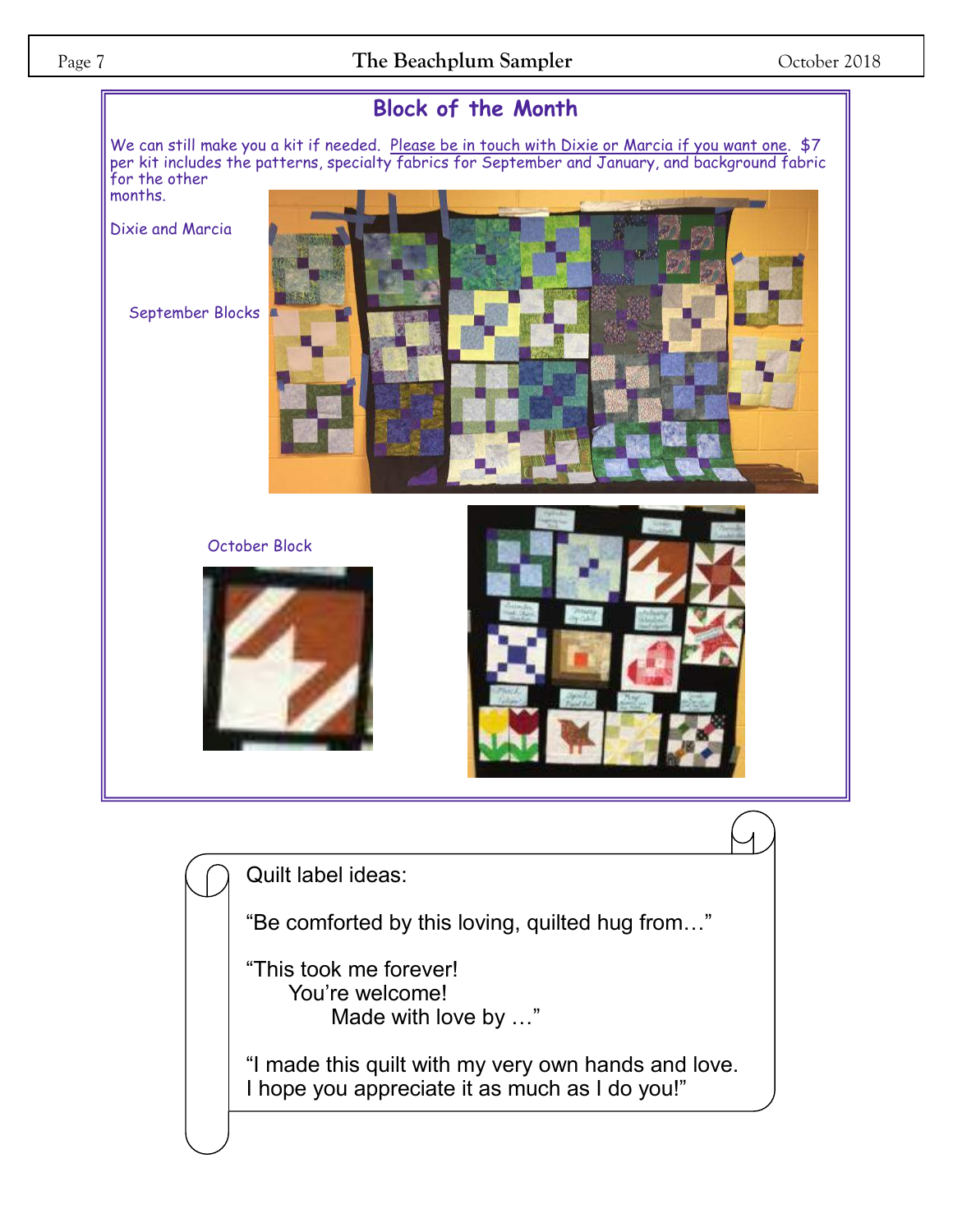## **YOU'RE INVITED…**

**"A HARVEST OF QUILTS"** October 13-14, 2018 Sat 10a - 5p Sun 11a - 4p Kirby's Mill School [151 Hartford Road](https://maps.google.com/?q=151+Hartford+Road+Medford+NJ+08055&entry=gmail&source=g)

[Medford NJ 08055](https://maps.google.com/?q=151+Hartford+Road+Medford+NJ+08055&entry=gmail&source=g)

If you have any questions, please email [carol@berrybasketquilters.com](mailto:carol@berrybasketquilters.com)

Live life like a quilt… Be soft when it's important. Be warm when it's cold. Be proud to show your true colors. And always scrap together when times are tough.



Our sincerest condolences to Lorrain Hilton on the passing of her husband, Larry.

# **Classifieds**

Long arm quilting services - custom, semi-custom, and all over designs available. Every quilt or project will be given individual attention to highlight the design and shine! Call or email for additional information. Kristin Alfano 317-902-2034 or [kalfano@mail.com](mailto:kalfano@mail.com)

Secret Life of Pets Pink Quilt Kit—including pattern, all fabric for top and binding. Quilt finishes at 52x70. I made this quilt for my granddaughter and had enough fabric left over for another quilt. I wrote up the pattern myself. \$50. Marcia Marcia\_guza@yahoo.com



Peppermint Swirl Tree Skirt Pattern—I've designed and written up this pattern and is now available as a digital file for free. Pattern requires a 10 degree wedge ruler. Marcia\_guza@yahoo.com